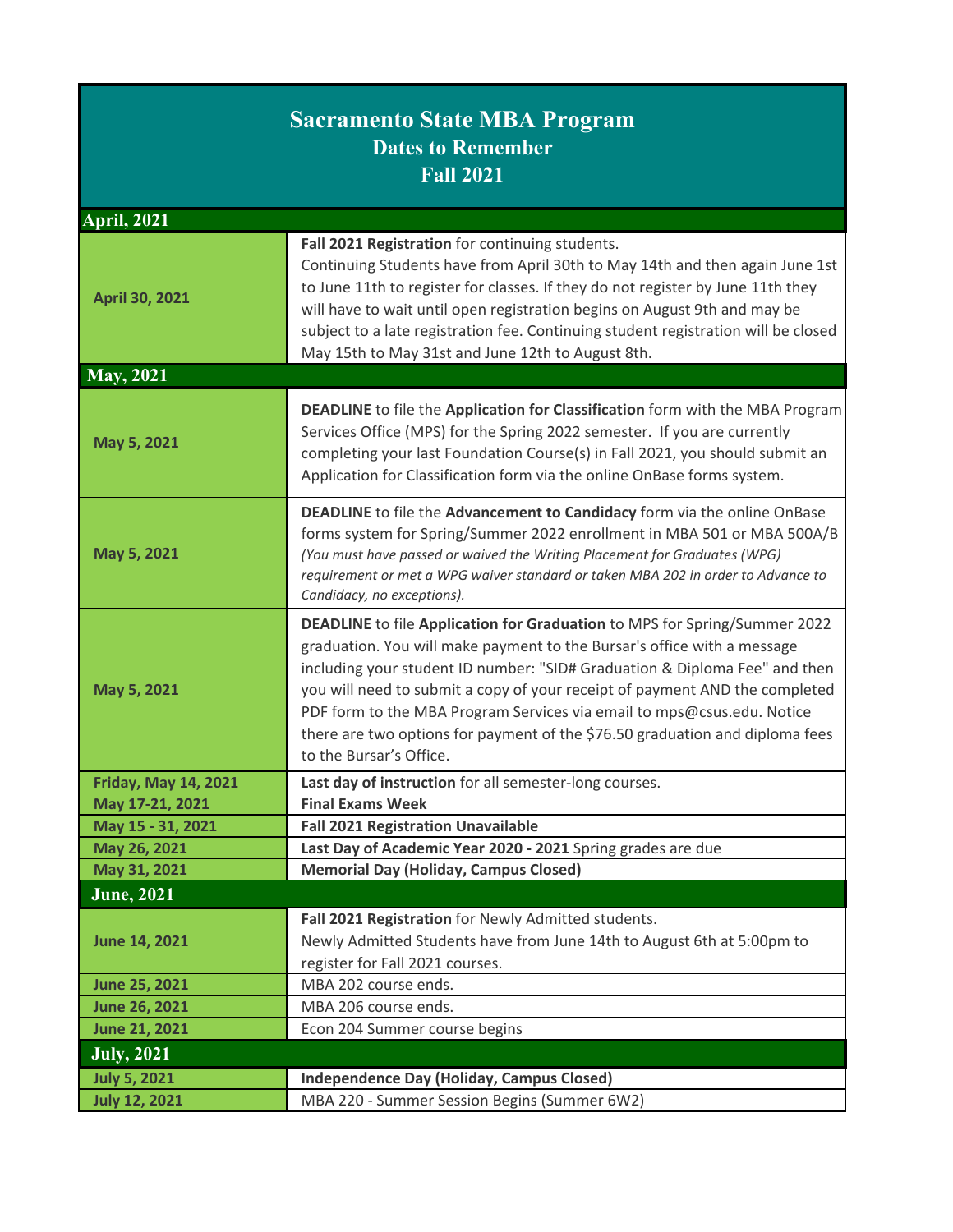| 7/??/2021 TBD             | Registration begins for Fall 2021 MBA Foundation courses. The Foundation<br>courses do not show up in the online schedule until a few days before |
|---------------------------|---------------------------------------------------------------------------------------------------------------------------------------------------|
|                           | registration begins. You should be able to add courses via your My Sac State                                                                      |
|                           | student portal, but you may need to contact CCE directly to be added. Please                                                                      |
|                           | call the CCE registration/payment line at (916) 278-6984. Please leave a                                                                          |
|                           |                                                                                                                                                   |
|                           | message with your contact information (but no payment information) and they                                                                       |
|                           | will return your call. You can also try registering through email at                                                                              |
|                           | ccecreditreg@csus.edu, but we would advise calling first.                                                                                         |
| <b>July 30, 2021</b>      | ECON 204 Summer course ends                                                                                                                       |
| <b>August, 2021</b>       |                                                                                                                                                   |
| August 7 - 8, 2021        | Fall 2021 registration unavailable                                                                                                                |
| August 9 - 26, 2021       | Fall 2021 Open Registration for eligible students (opens 12:01am 8/09; closes                                                                     |
|                           | 5:00pm $8/26$ )                                                                                                                                   |
| <b>August 20, 2021</b>    | Summer 2021 Instruction Ends (Summer 6W2 and Summer 12W)                                                                                          |
| <b>August 25, 2021</b>    | Academic Year Begins (2021-2022)                                                                                                                  |
| <b>August 24, 2021</b>    | Summer 6W2 and Summer 12W Grades Due                                                                                                              |
|                           | Last day to WITHDRAW via MySacState for ALL semester-long classes and                                                                             |
|                           | receive a 100% refund. Students withdrawing by this date are eligible for a full                                                                  |
| <b>August 27, 2021</b>    | refund (minus a \$10 processing fee). After this date, they will be charged pro-                                                                  |
|                           | rated registration fees for August 30th through the withdrawal date.                                                                              |
|                           |                                                                                                                                                   |
| August 27 - 29, 2021      | <b>Fall 2021 Registration unavailable</b>                                                                                                         |
| <b>August 30, 2021</b>    | <b>Instruction Begins (Fall 2021)</b>                                                                                                             |
|                           |                                                                                                                                                   |
| August 30 - September 10, |                                                                                                                                                   |
| 2021                      | Fall 2021 Late Registration and Schedule Adjustment                                                                                               |
| September, 2021           |                                                                                                                                                   |
| September 6, 2021         | Labor Day (Holiday, Campus Closed)                                                                                                                |
|                           | Fall 2021 Late Registration and Change of Schedule. All adds and drops are                                                                        |
|                           | processed at department offices as of the 13th, as you will no longer be able to                                                                  |
|                           | add or drop via your MySacState student center. Students must submit a                                                                            |
| September 13 - 24, 2021   | "Petition to Add/Drop/Withdrawal from Courses" form via the online OnBase                                                                         |
|                           | forms process. Please read the user guide provided by MPS and pay attention                                                                       |
|                           | to the add/drop policies. All add/drop forms are due to the MPS by                                                                                |
|                           | Wednesday, September 22nd at noon.                                                                                                                |
|                           | Census Date. Final deadline to add or drop classes. New enrollment or re-                                                                         |
|                           | enrollment as of this date will require pre-payment of fees. Final Financial Aid                                                                  |
|                           | eligibility is determined by enrollment as of this date. Students must submit a                                                                   |
| September 24, 2021        | "Petition to Add/Drop/Withdrawal from Courses" form via the online OnBase                                                                         |
|                           | forms process. Please read the user guide provided by MPS and pay attention                                                                       |
|                           | to the add/drop policies.                                                                                                                         |
| October, 2021             |                                                                                                                                                   |
| <b>October 1, 2021</b>    | Fall 2021 MBA 201 and MBA 203 course ends                                                                                                         |
| <b>October 4, 2021</b>    | Fall MBA 202 course begins                                                                                                                        |
| <b>October 4, 2021</b>    | Fall MBA 206 course begins                                                                                                                        |
| November, 2021            |                                                                                                                                                   |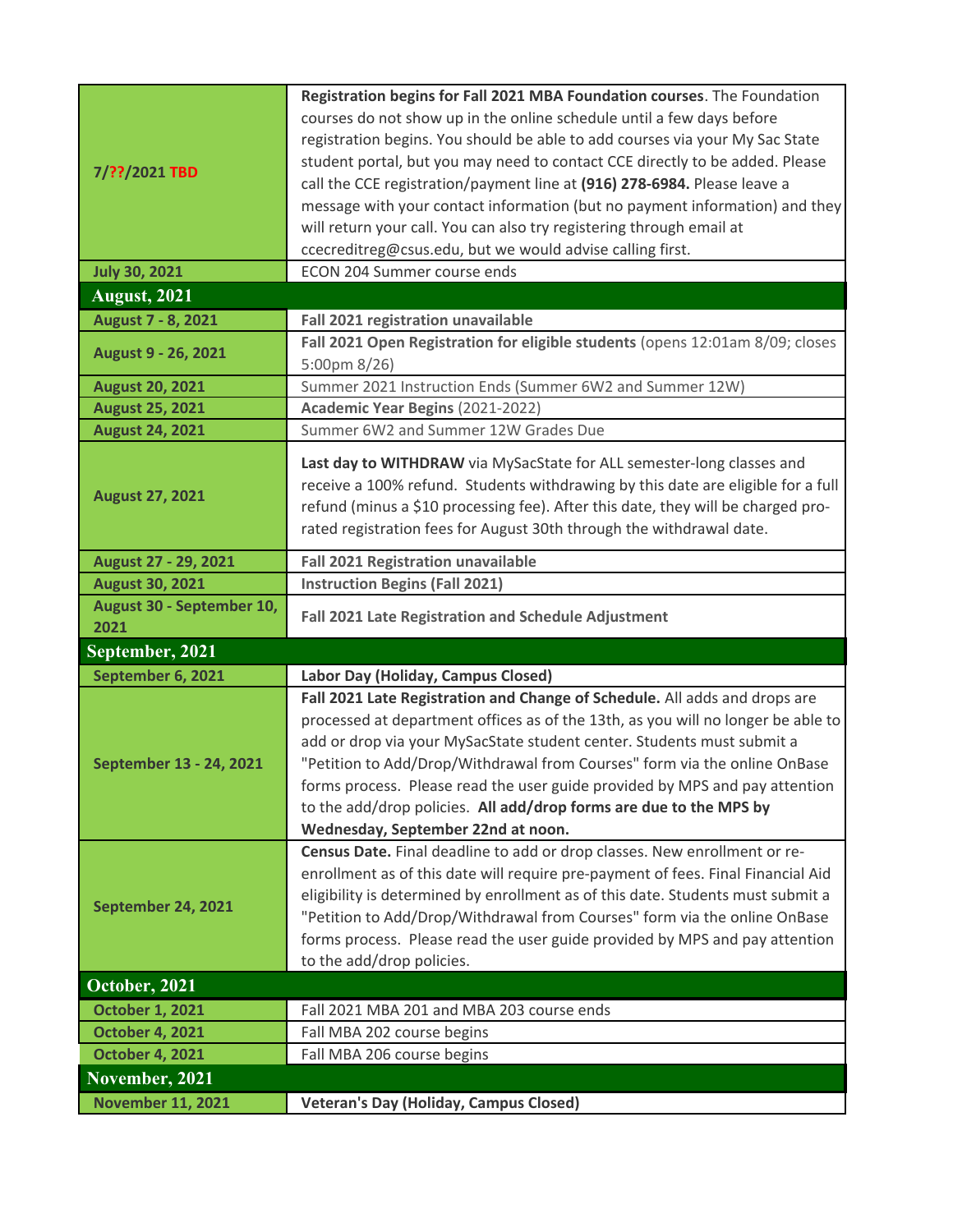| <b>November 15, 2021</b>                         | DEADLINE to submit Thesis/Project for signature on "Format Approval Page"<br>to MPS for Fall 2021 graduation.                                                                                                                                                                                                                      |
|--------------------------------------------------|------------------------------------------------------------------------------------------------------------------------------------------------------------------------------------------------------------------------------------------------------------------------------------------------------------------------------------|
| <b>November 26-27, 2021</b>                      | <b>Thanksgiving Holiday (Holiday, Campus Closed)</b>                                                                                                                                                                                                                                                                               |
| December, 2021                                   |                                                                                                                                                                                                                                                                                                                                    |
| <b>Estimated: December 3,</b><br>2021 at 3:00 pm | DEADLINE to submit edited, committee-approved Final Master's<br>Thesis/Project in Office of Graduate Studies (River Front Center 215) for Fall<br>2021 graduation.                                                                                                                                                                 |
| <b>December 6, 2021</b>                          | <b>DEADLINE</b> to file the <b>Application for Classification</b> form with the MBA Program<br>Services Office (MPS) for the Fall 2022 semester. If you are currently<br>completing your last Foundation Course(s) in Spring 2022, you should submit<br>an Application for Classification form via the online OnBase forms system. |
| <b>December 6, 2021</b>                          | DEADLINE to file the Advancement to Candidacy form via the online OnBase<br>forms system for Fall 2022 enrollment in MBA 501 or MBA 500A/B (You must<br>have passed your Graduate Writing Intensive Course (GWI course) requirement in order<br>to Advance to Candidacy, no exceptions).                                           |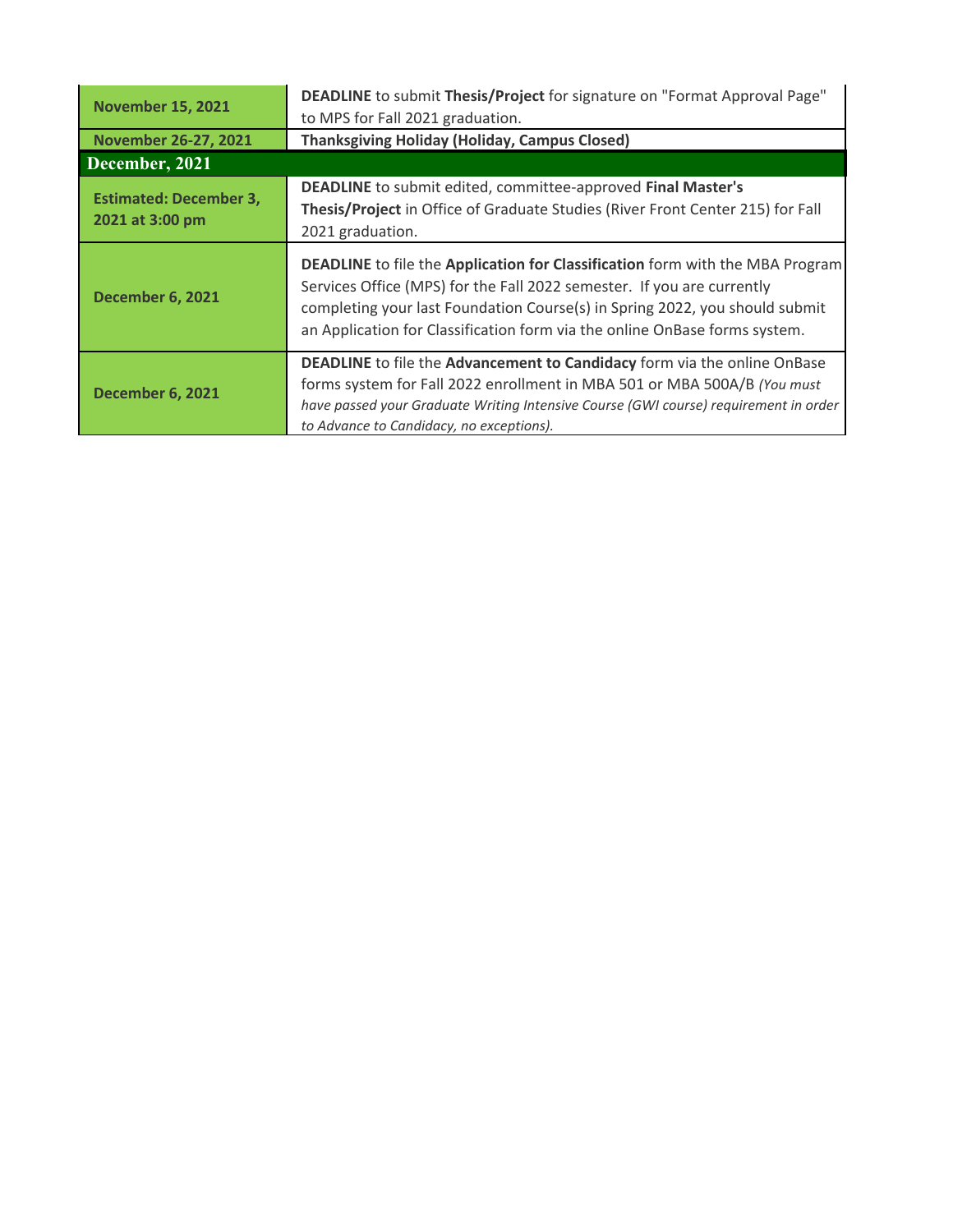## **Sacramento State MBA Program Dates to Remember Spring 2022**

| November, 2021                         |                                                                                                                                                                                                                                                                                                                                                                                                                                                                                                                  |
|----------------------------------------|------------------------------------------------------------------------------------------------------------------------------------------------------------------------------------------------------------------------------------------------------------------------------------------------------------------------------------------------------------------------------------------------------------------------------------------------------------------------------------------------------------------|
| <b>Estimated November 18, 2021 at</b>  | Registration begins for ECON 204 Winter 2022 course. Students can register via                                                                                                                                                                                                                                                                                                                                                                                                                                   |
| $8:00$ am                              | MySacState or by calling CCE at (916) 278-6984.                                                                                                                                                                                                                                                                                                                                                                                                                                                                  |
| <b>Estimated November 18, 2021 at</b>  | Registration begins for MBA Foundation courses for Spring 2022. Students                                                                                                                                                                                                                                                                                                                                                                                                                                         |
| $8:00$ am                              | must register for these course by calling CCE at (916) 278-6984.                                                                                                                                                                                                                                                                                                                                                                                                                                                 |
|                                        | Spring 2022 Registration for new and continuing students. If you need                                                                                                                                                                                                                                                                                                                                                                                                                                            |
| November 18 - December 10,             | assistance with registration, please call the Registration Helpline at (916) 278-                                                                                                                                                                                                                                                                                                                                                                                                                                |
| 2021                                   | 1000 and select option 4. Registration will be closed December 11, 2021 -                                                                                                                                                                                                                                                                                                                                                                                                                                        |
| December, 2021                         | <b>January 2, 2022.</b>                                                                                                                                                                                                                                                                                                                                                                                                                                                                                          |
|                                        |                                                                                                                                                                                                                                                                                                                                                                                                                                                                                                                  |
| <b>December 6, 2021</b>                | DEADLINE to file the Application for Classification form with the MBA Program<br>Services Office (MPS) for the Fall 2022 semester. If you are currently<br>completing your last Foundation Course(s) in Spring 2022, you should submit<br>an Application for Classification form via the online OnBase forms system.                                                                                                                                                                                             |
| <b>December 6, 2021</b>                | DEADLINE to file the Advancement to Candidacy form via the online OnBase<br>forms system for Fall 2022 enrollment in MBA 501 or MBA 500A/B (You must<br>have passed your Graduate Writing Intensive Course (GWI course) requirement in order<br>to Advance to Candidacy, no exceptions).                                                                                                                                                                                                                         |
| <b>December 6, 2021</b>                | DEADLINE to file Application for Graduation to MPS for Fall 2022 graduation.<br>You should submit an Application for Graduation form via the online OnBase<br>forms system. You will make payment of the \$76.50 graduation and diploma<br>fees to the Bursar's Office after your form is approved.                                                                                                                                                                                                              |
| December 11, 2021 - January 2,<br>2022 | Spring 2022 registration unavailable.                                                                                                                                                                                                                                                                                                                                                                                                                                                                            |
| January, 2022                          |                                                                                                                                                                                                                                                                                                                                                                                                                                                                                                                  |
| <b>January 3, 2022</b>                 | ECON 204 Winter 2022 course begins.                                                                                                                                                                                                                                                                                                                                                                                                                                                                              |
| <b>January 14 - January 20, 2022</b>   | Spring 2022 registration resumes for all students.                                                                                                                                                                                                                                                                                                                                                                                                                                                               |
| <b>January 17, 2022</b>                | Martin Luther King, Jr. Day (Holiday - Campus Closed)                                                                                                                                                                                                                                                                                                                                                                                                                                                            |
| <b>January 21 - 23, 2022</b>           | Spring 2022 registration unavailable.                                                                                                                                                                                                                                                                                                                                                                                                                                                                            |
| <b>January 21, 2022</b>                | Last day to WITHDRAW via MySacState for ALL semester-long classes and<br>receive a 100% refund. Students withdrawing by this date are eligible for a full<br>refund (minus a \$10 processing fee). After this date, they will be charged pro-<br>rated registration fees for January 22nd through the withdrawal date.                                                                                                                                                                                           |
| <b>January 24, 2022</b>                | Spring 2022 Semester instruction begins.                                                                                                                                                                                                                                                                                                                                                                                                                                                                         |
| January 24 - February 4, 2022          | Spring 2022 Late Registration and Schedule Adjustment.                                                                                                                                                                                                                                                                                                                                                                                                                                                           |
| February, 2022                         |                                                                                                                                                                                                                                                                                                                                                                                                                                                                                                                  |
| February 7 - February 18, 2022         | Spring 2022 Late Registration and Change of Schedule. All adds and drops are<br>processed at department offices as of the 8th, as you will no longer be able to<br>add or drop via your MySacState student center. Students must submit a<br>"Petition to Add/Drop/Withdrawal from Courses" form via the online OnBase<br>forms process. Please read the user guide provided by MPS and pay attention<br>to the add/drop policies. All add/drop forms are due to the MPS by<br>Wednesday, February 16th at noon. |